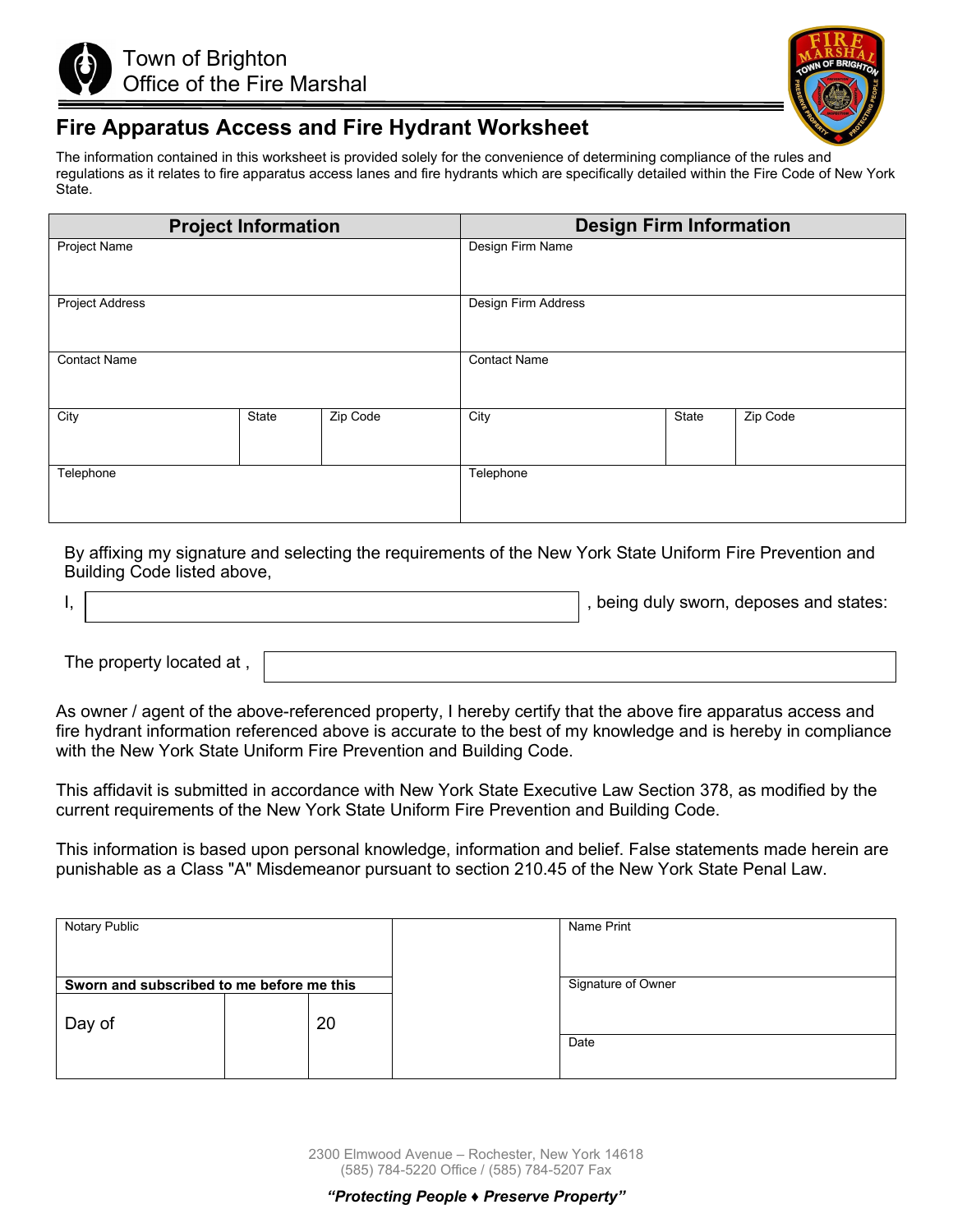|                                                                                                | <b>SFCNYS 503.1.1</b><br>Section 1   Fire Apparatus Access Roads                     |  | Yes No | N/A |
|------------------------------------------------------------------------------------------------|--------------------------------------------------------------------------------------|--|--------|-----|
| Is the building completely protected by an NFPA 13 or 13R automatic fire sprinkler system?     |                                                                                      |  |        |     |
| If non-sprinklered, fire lanes extend to within 150-feet of all portions of the exterior wall? |                                                                                      |  |        |     |
|                                                                                                | If sprinklered, fire lanes are within 300-feet of all portions of the exterior wall? |  |        |     |

Buildings and facilities. Approved fire apparatus access roads shall be provided for every facility, building or portion of a building hereafter constructed or moved into or within the jurisdiction. The fire apparatus access road shall comply with the requirements of this section and shall extend to within 150 feet (45 720 mm) of all portions of the facility and all portions of the exterior walls of the first story of the building as measured by an approved route around the exterior of the building or facility.

Fire department access roads are to extend to within 150 feet of ALL PORTIONS of every structure's exterior first floor constructed. The amount of pre-connected hose that the fire department carries on each apparatus is 200-ft. During a fire; this pre-connected hose is carried by the firefighters 150 feet around the structure.

Keep in mind that this measurement is how the hose will lay and not as how the crow flies. The remaining 50-ft of hose is used to actually enter the building and fight the fire. The 150-ft distance must be measured from an approved fire department apparatus access.

The fire code official has authorized an increase from 150 ft. to 300 ft. hose lay distance when the building is fully sprinklered in accordance with ire Code of New York State Section 903.3.1.1, 903.3.1.2 or 903.3.1.3

## **150 ft. Rule Example**

*Below is a representative example of a method to determine if a fire lane is required based upon the 150 ft. rule determination methodology only.*

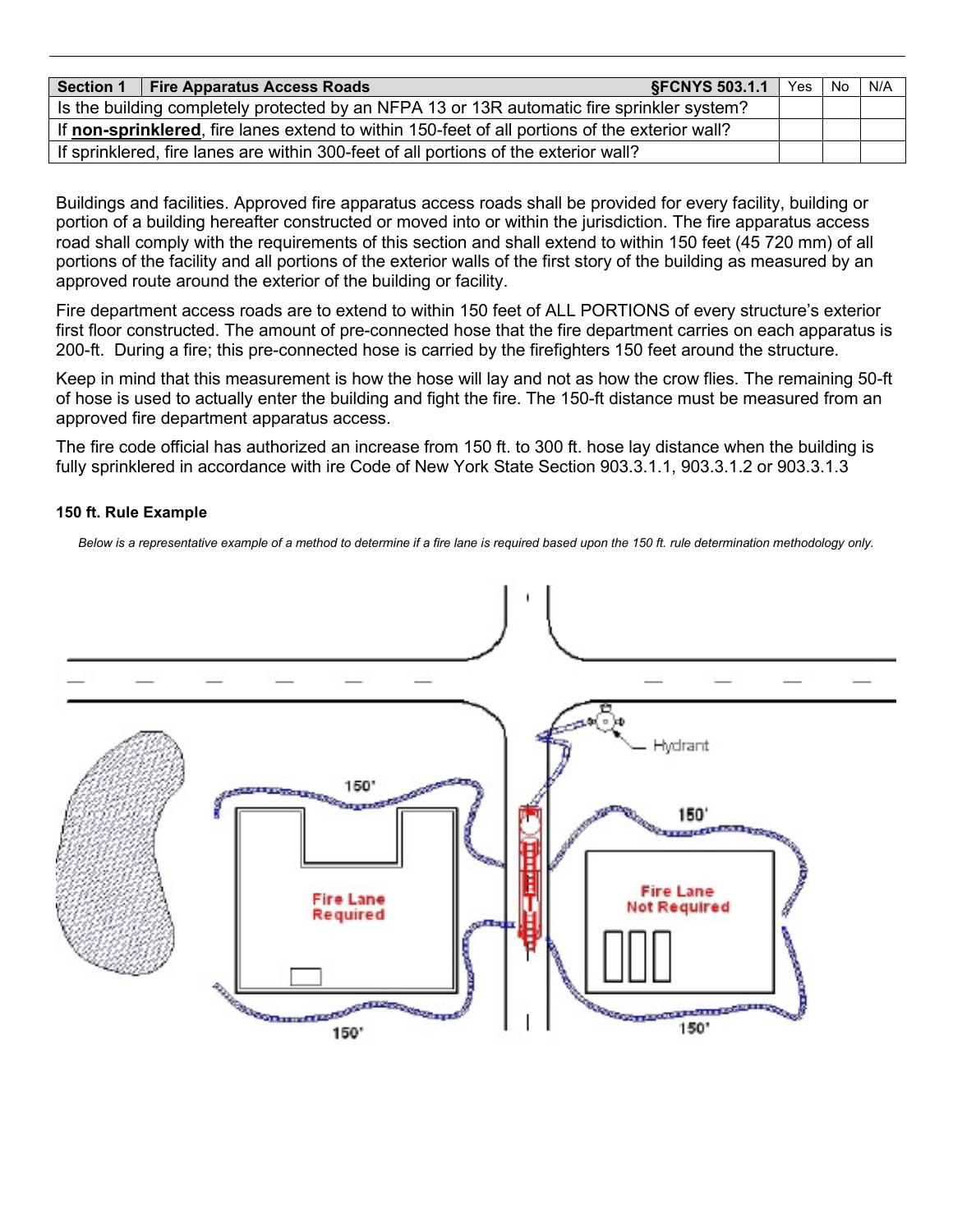|     | Section 2   Commercial and Industrial Developments                                           | (FCNYS - Appendix §FD104) | Yes | No. | N/A |
|-----|----------------------------------------------------------------------------------------------|---------------------------|-----|-----|-----|
|     | Is any part of the building greater than 3-stories or 30-feet above the lowest level of fire |                           |     |     |     |
|     | apparatus access                                                                             |                           |     |     |     |
|     | a) Buildings or facilities having a gross building area of more than 62,000 square feet      |                           |     |     |     |
|     | (5760 m2) shall be provided with two separate and approved fire apparatus access             |                           |     |     |     |
|     | roads                                                                                        |                           |     |     |     |
| lf  | b) Projects having a gross building area of up to 124,000 square feet (11 520 m2) that       |                           |     |     |     |
| yes | have a single approved fire apparatus access road when all buildings are equipped            |                           |     |     |     |
|     | throughout with approved automatic sprinkler systems.                                        |                           |     |     |     |
|     | Where two fire apparatus access roads are required, they shall be placed a distance          |                           |     |     |     |
|     | apart equal to not less than one half of the length of the maximum overall diagonal          |                           |     |     |     |
|     | dimension of the lot or area to be served, measured in a straight line between accesses.     |                           |     |     |     |

*Where buildings are very large in area, two separate fire apparatus access roads are required because a large building may be difficult to access rapidly and, if one of the access roads is blocked, there is a potential for a large fire loss. The exception acknowledges the ability of automatic sprinklers to prevent most fires from growing out of control quickly even when the building area is doubled and there is only a single, approved fire apparatus access road.*

*One of the primary reasons for multiple access roads is to ensure that if one access road is blocked or otherwise unavailable, another will allow access to the fire department. Therefore, when more than one access road is required, they need to be separated by enough distance to avoid a situation where both would be blocked or unavailable simply because they are too close to one another*.

|     |           | Section 3   Aerial Fire Apparatus Access Road<br>(FCNYS - Appendix §FD105)                   | Yes | No | N/A |
|-----|-----------|----------------------------------------------------------------------------------------------|-----|----|-----|
|     |           | Is any part of the building greater than 3-stories or 30-feet above the lowest level of fire |     |    |     |
|     |           | apparatus access                                                                             |     |    |     |
|     |           | a) Is the aerial apparatus fire lane parallel to one entire side of the building?            |     |    |     |
|     |           | b) Is the near edge of the aerial apparatus fire lane between 15' and 30' from the           |     |    |     |
| lf. | building? |                                                                                              |     |    |     |
| yes |           | c) Are there any overhead power or utility lines located across the aerial apparatus fire    |     |    |     |
|     | lane?     |                                                                                              |     |    |     |
|     |           | d) Does the aerial apparatus fire lane have a minimum unobstructed width of 26-feet?         |     |    |     |

**[NY] D105.1 Where required.** Where the vertical distance between the grade plane and the highest roof surface exceeds 30 feet (9144 mm), *approved* aerial fire apparatus access roads shall be provided. For purposes of this section, the highest roof surface shall be determined by measurement to the eave of a pitched roof, the intersection of the roof to the exterior wall, or the top of parapet walls, whichever is greater.

**Exception:** Where approved by the *fire code official,* buildings of Type IA, Type IB, or Type IIA Construction, equipped throughout with an automatic sprinkler system in accordance to Section 903.3.1.1; and having fire fighter access through an enclosed stairway with a Class I Standpipe, in conformance with NFPA 14, from the lowest level of fire department vehicle access to all roof surfaces.

**§FD105.2 Width.** Fire apparatus access roads shall have a minimum unobstructed width of 26 feet (7925 mm) in the immediate vicinity of any building or portion of building more than 30 feet (9144 mm) in height.

This width allows for safe operation of the aerial equipment and apparatus outriggers to be set solidly on the surface of the road. This section makes it clear that any road shoulders are not to be included in the minimum fire apparatus access road width.

**§FD105.3 Proximity to building.** At least one of the required access routes meeting this condition shall be located within a minimum of 15 feet (4572 mm) and a maximum of 30 feet (9144 mm) from the building and shall be positioned parallel to one entire side of the building.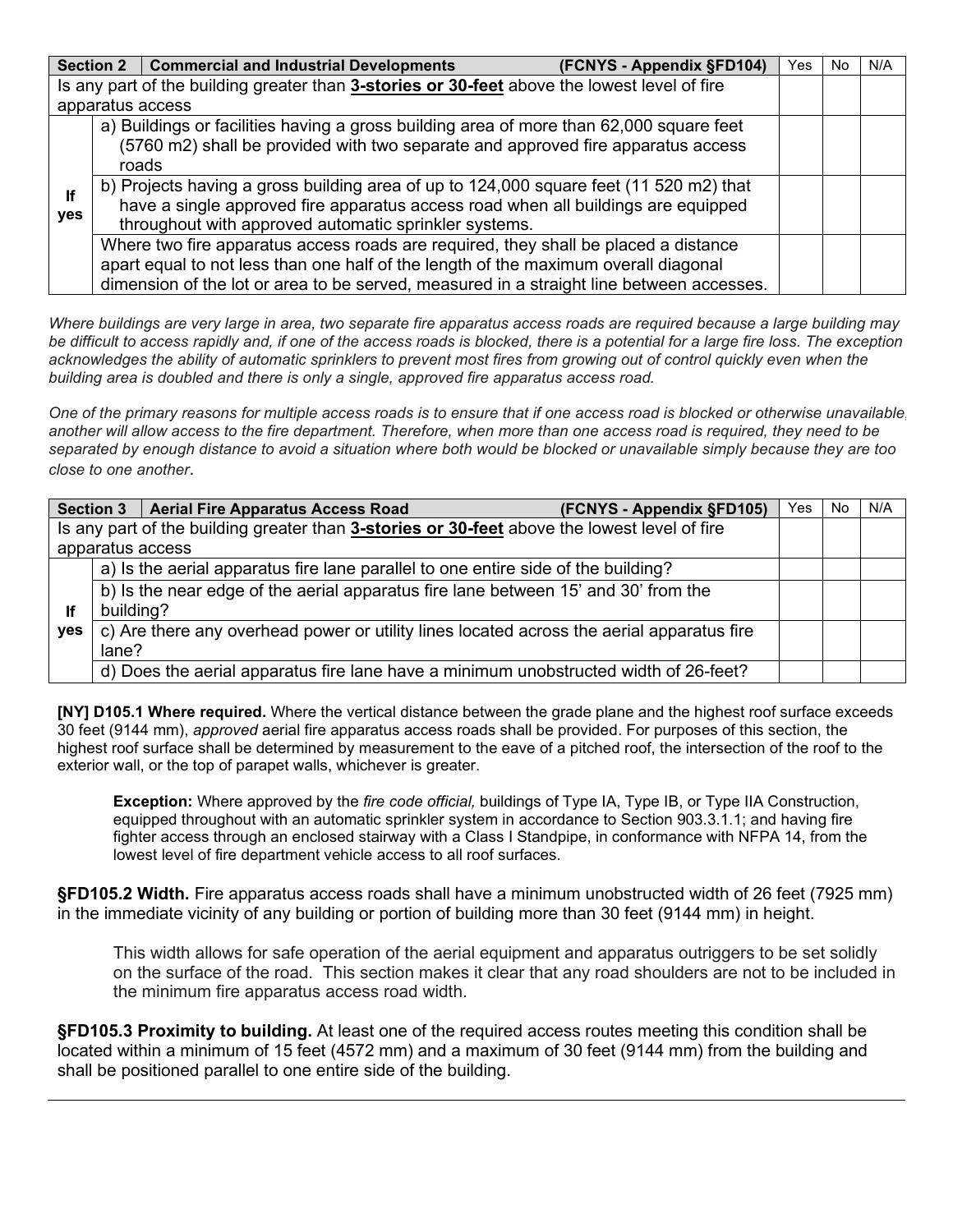## STANDARD AERIAL FIRE APPARATUS ACCESS ROAD FOR BUILDINGS GREATER THAN 30' IN HEIGHT



| <b>Section 4</b> | <b>Specifications</b><br>(FCNYS - Appendix §FD-102)                                           | Yes | No | N/A |
|------------------|-----------------------------------------------------------------------------------------------|-----|----|-----|
|                  | Is the fire lane constructed of concrete or asphalt, designed to support a minimum load of    |     |    |     |
| 75,000 lbs?      |                                                                                               |     |    |     |
|                  | a) Is the fire lane a minimum unobstructed width of at least 20-feet?                         |     |    |     |
|                  | b) Is the fire lane unobstructed with a vertical clearance of at least $13\frac{1}{2}$ -feet? |     |    |     |
|                  | c) Is the minimum inside turning radius of the fire lane at least 30-feet?                    |     |    |     |
|                  | d) Is the grade of the fire lane not more than a slope of 10%?                                |     |    |     |
| If               | e) Is the fire lane posted as fire lane?                                                      |     |    |     |
| yes              | a. Is a detail of the signage included on the site plan?                                      |     |    |     |
|                  | f) Is a roll-able curb used as part of the fire lane?                                         |     |    |     |
|                  | a. Is a detail of the curb included on the site plan?                                         |     |    |     |
|                  | g) Is part of a sidewalk used as part of the required fire lane?                              |     |    |     |
|                  | a. Is the sidewalk constructed to withstand 75,000-lbs?                                       |     |    |     |

**§FD102.1 Access and loading**. Facilities, buildings or portions of buildings hereafter constructed shall be accessible to fire department apparatus by way of an approved fire apparatus access road with an asphalt, concrete or other approved driving surface capable of supporting the imposed load of fire apparatus weighing at least 75,000 pounds (34 050 kg).

*In Section 503, it simply states that the road must be able to withstand the loads and be of "all-weather driving capability." This section states that the surface be of asphalt, concrete or other approved material and be able to withstand a load of 75,000 pounds (34 050 kg).*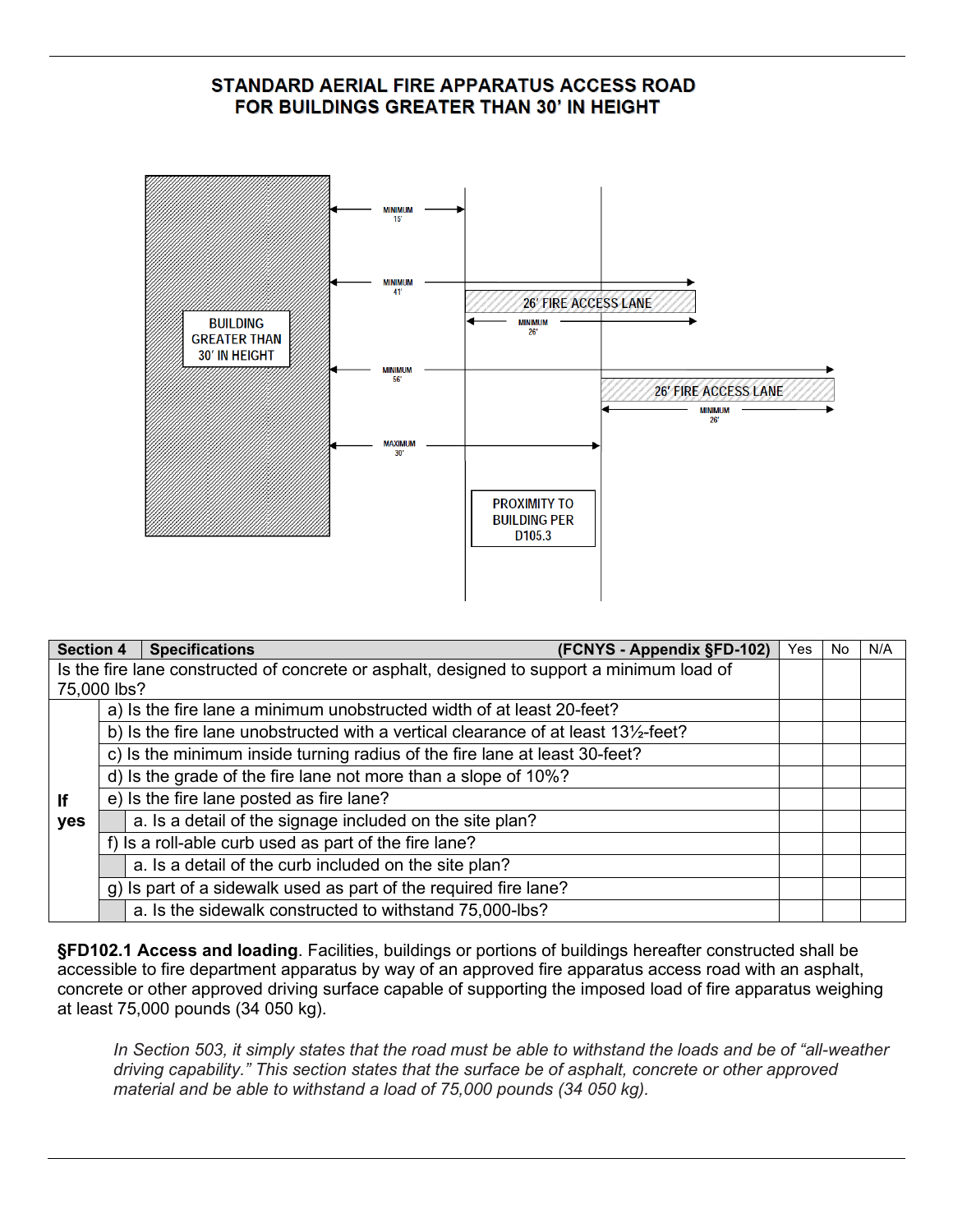**503.2.1 Dimensions.** Fire apparatus access roads shall have an unobstructed width of not less than 20 feet (6096 mm), exclusive of shoulders, except for approved security gates in accordance with Section 503.6, and an unobstructed vertical clearance of not less than 13 feet 6 inches (4115 mm).

*The dimensions in this section are established to give fire apparatus continuous and unobstructed access to buildings and*  facilities. The intent of the minimum 20-foot (6096 mm) width is to provide space for fire apparatus to pass one another *during fire-ground operations. The need to pass may occur when engines are parked for hydrant hook-up, laying hose or when trucks are performing aerial ladder operations.*



*The minimum width for fire lanes is 20 feet, unless otherwise approved. The theory behind why the 20-foot dimension is based on the width of fire apparatus and their operating space requirements. Typically, fire apparatus are between 9 and 11 feet in width. Therefore a 20-foot fire lane would generally allow apparatus to pass each other if needed.* 

*Fire apparatus that utilize aerial devices require apparatus stabilization when the aerial device is deployed. The apparatus stabilization comes in the form of outriggers that extend out from the apparatus which provide a wider overall base in*  which to operate the aerial device. These outriggers, when fully extended, range between 16 and 19 feet. Because of *these fire apparatus features, the minimum width of fire lanes is 20 feet.*

*This vertical clearance is the standard used for highway bridges and underpasses. This clearance pertains to anything and everything that overhangs the fire apparatus access road such as trees, signs, wires, etc.*

**§F503.2.4 Turning radius**. The required turning radius of a fire apparatus access road shall be determined by the code enforcement official.

*The turning radius of an access road should be based on the turning radius of the anticipated responding emergency vehicles and must be approved by the fire code official.*

**§F503.2.7 Grade.** The grade of the fire apparatus access road shall be within the limits established by the code enforcement official or by §FD103.2, based on the fire department's apparatus.

*Generally, any grade exceeding 10 percent [e.g., greater than a 10-foot (3048 mm) rise in a 100-foot (30 480 mm) length] is required to have the approval of the fire code official.*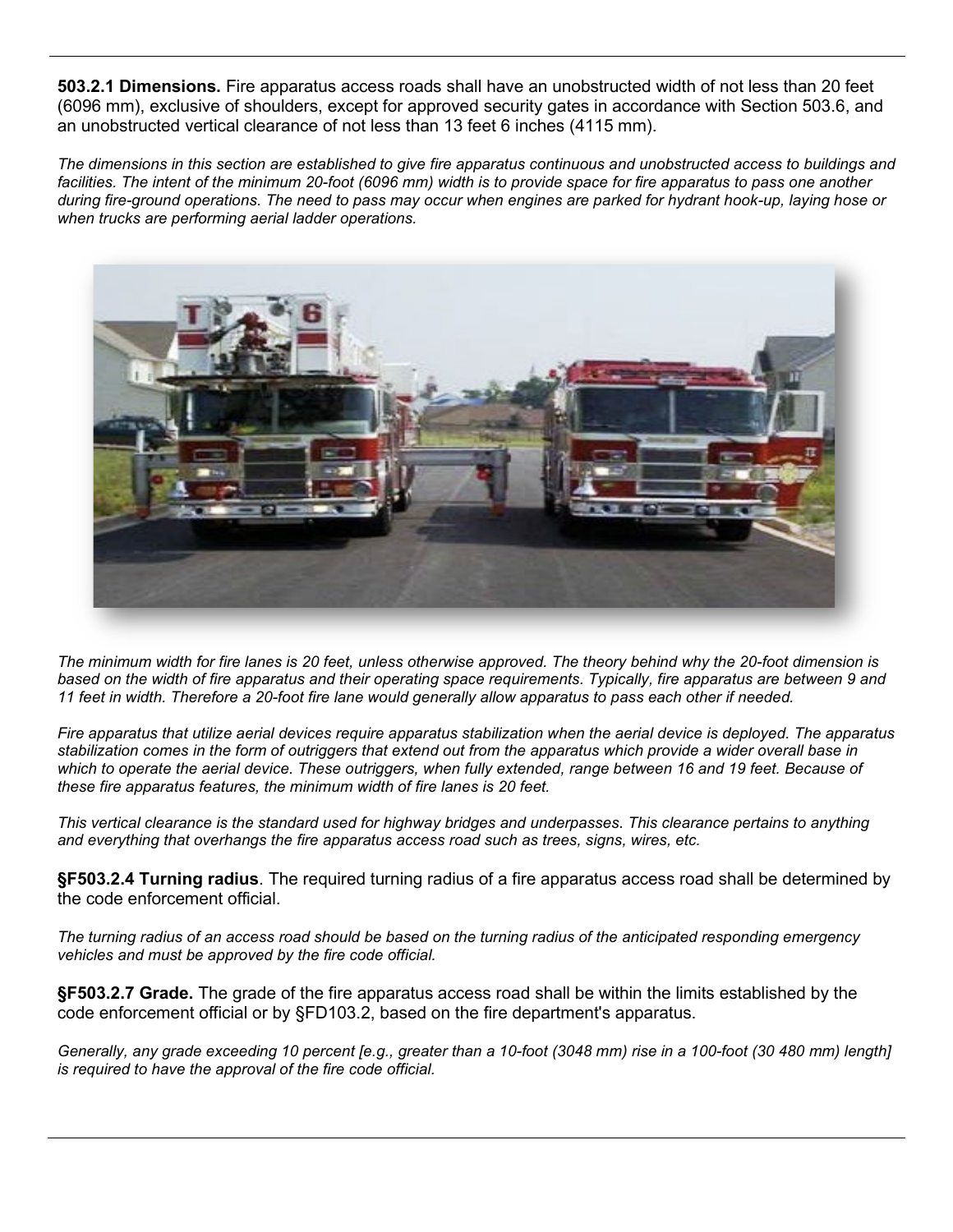**§F503.3 Markings.** Where required by the code enforcement official, approved signs or other approved notices shall be provided for fire apparatus access roads to identify such roads or prohibit the obstruction thereof. Signs or notices shall be maintained in a clean and legible condition at all times and be replaced or repaired when necessary to provide adequate visibility.

*Fire department access roads are normally designated on private property to provide fire service access; therefore, maintenance of the access roads, signage and any supplementary markings (pavement marking, curbs markings, etc.) are the responsibility of the owner of the property on which the fire apparatus road is located.*

|            | <b>Section 5</b><br>Secured gates and barricades                                                | Yes | No. | N/A |
|------------|-------------------------------------------------------------------------------------------------|-----|-----|-----|
|            | Is the fire lane obstructed by security gates or barricades?                                    |     |     |     |
|            | a) Is the gate a minimum of 20-feet clear opening?                                              |     |     |     |
| <b>ves</b> | b) Is an approved means of emergency operations installed, key vault, padlock or key<br>switch? |     |     |     |

Gates shall not be installed across fire department access roads unless the following conditions can be met:

Exception: Access roads less than 150' in length serving one single family residence.

- 1. A permit is required to install gated access to property or an electronically controlled access gate(s) which obstructs a fire department access road.
- 2. Plans and specification for access gates shall be submitted to the Office of the Fire Marshal for review and approval prior to construction.
- 3. The electronically controlled gate shall have a minimum clear width of 20 feet when fully open and a minimum vertical clearance of 13 feet 6 inches.
- 4. The gate shall be set back a minimum of 30 feet from the access roadway edge of pavement, or from the back of sidewalk where a sidewalk exists.
- 5. Manually locked gates shall use chains or locks that can be cut with normal bolt cutters or have a Knox Box at an approved location near the gate with the key.
- 6. Electronically controlled gates shall be provided with an approved Knox Key switch or an approved vehicle detector-receiver system. When operated by the Fire Department the gate shall remain in the full open position until the Fire Department has left the property.

 Exception: A Knox switch and/or an approved vehicle detector-receiver system is not required for gates that are staffed 24 hours a day, 7 days a week.

- 7. Provide a backup power supply to operate the electronically operated gate in the event of a power outage. Provide information on the number of times the gate can be operated with the backup power supply.
- 8. On electronic gates an alternative to the backup power supply is to have the gate fail in the full open position when the normal power is off. The gate shall remain in the full open position until the normal power is restored.
- 9. On electronic gates a means shall be provide to remove the controlling arm/mechanism for the gate without the use of any tools, in the event the backup up power supply is not operating.
- 10. If a fence is located on each side of the gate a man door shall be provide at an approved location with a Knox Key for access to the man door.
- 11. Electronically controlled gates shall be maintained operational at all times. When the gate, locks or other parts are out of service it shall be secured in the full open position until repaired. Repairs shall be in accordance with original specifications.
- 12. A contact person shall be listed on each gate and shall include the person, company and phone number.
- 13. The use of directional-limiting devices (tire spikes) shall be prohibited.
- 14. An operational test shall be requested by the installer and witnessed by the fire department prior to placing the system in service.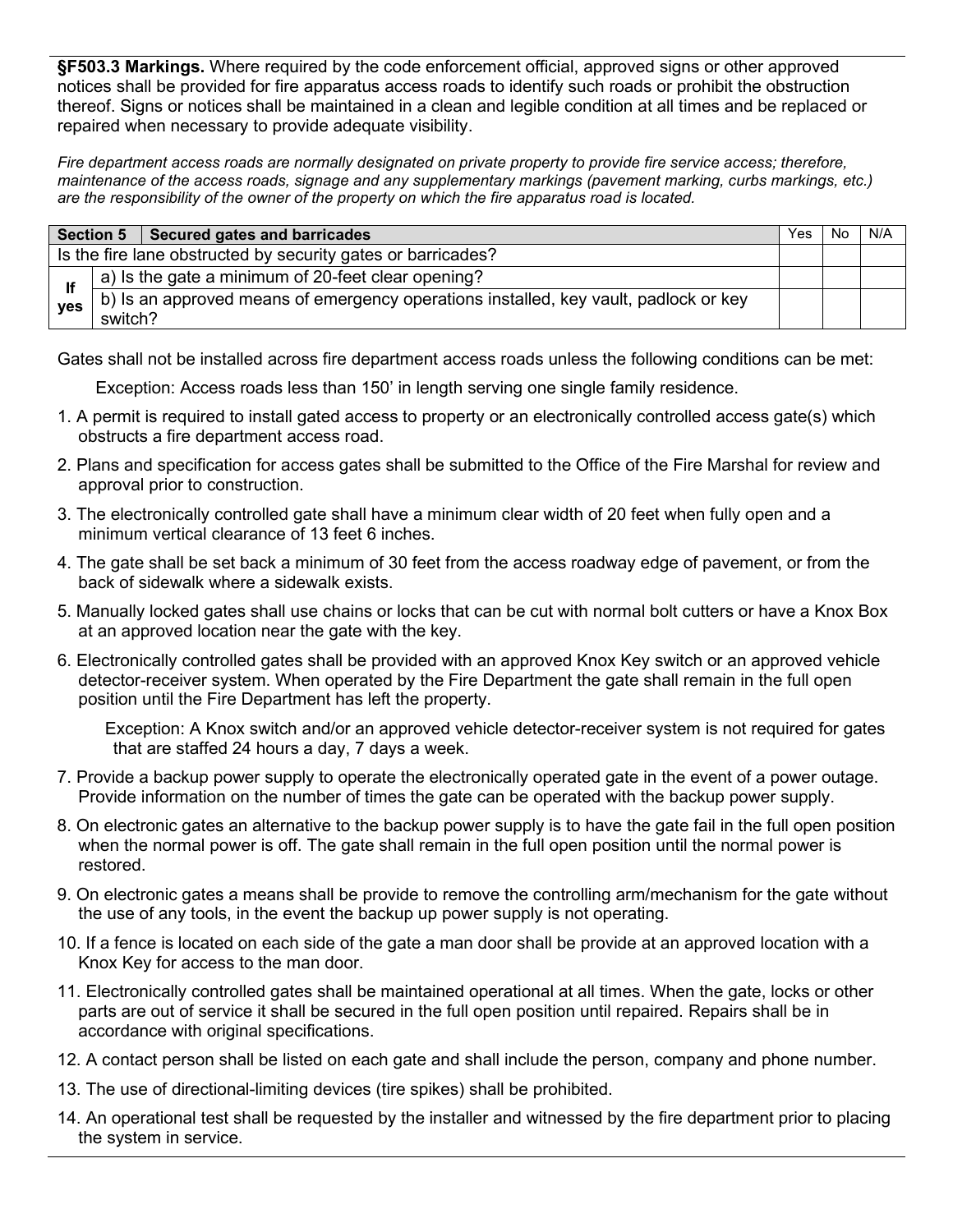|            | <b>Section 5</b> | Dead ends                                                        | (SFD103.4) | Yes. | No | N/A |
|------------|------------------|------------------------------------------------------------------|------------|------|----|-----|
|            |                  | Is the Fire lane dead-ended with a length greater than 150-feet? |            |      |    |     |
|            |                  | Is the area for turning around fire apparatus provided by:       |            |      |    |     |
| lf         |                  | a) A cul-de-sac with a minimum inside diameter of 70-feet?       |            |      |    |     |
| <b>ves</b> |                  | b) A 45-degree wye with a minimum length of 60-feet per side?    |            |      |    |     |
|            |                  | c) A 90-degree tee with a minimum length of 60-feet per side?    |            |      |    |     |

## **TABLE D103.4 REQUIREMENTS FOR DEAD-END FIRE APPARATUS ACCESS ROADS**

| <b>LENGTH</b><br>(feet) | <b>WIDTH</b><br>(feet) | <b>TURNAROUNDS REQUIRED</b>                                                                              |
|-------------------------|------------------------|----------------------------------------------------------------------------------------------------------|
| $0 - 150$               | 20                     | None required                                                                                            |
| 151-500                 | 20                     | 120-foot Hammerhead, 60-foot "Y" or<br>96-foot diameter cul-de-sac in accor-<br>dance with Figure D103.1 |
| 501-750                 | 26                     | 120-foot Hammerhead, 60-foot "Y" or<br>96-foot diameter cul-de-sac in accor-<br>dance with Figure D103.1 |
| <b>Over 750</b>         |                        | Special approval required                                                                                |

For SI: 1 foot =  $304.8$  mm.



TO 120' HAMMERHEAD